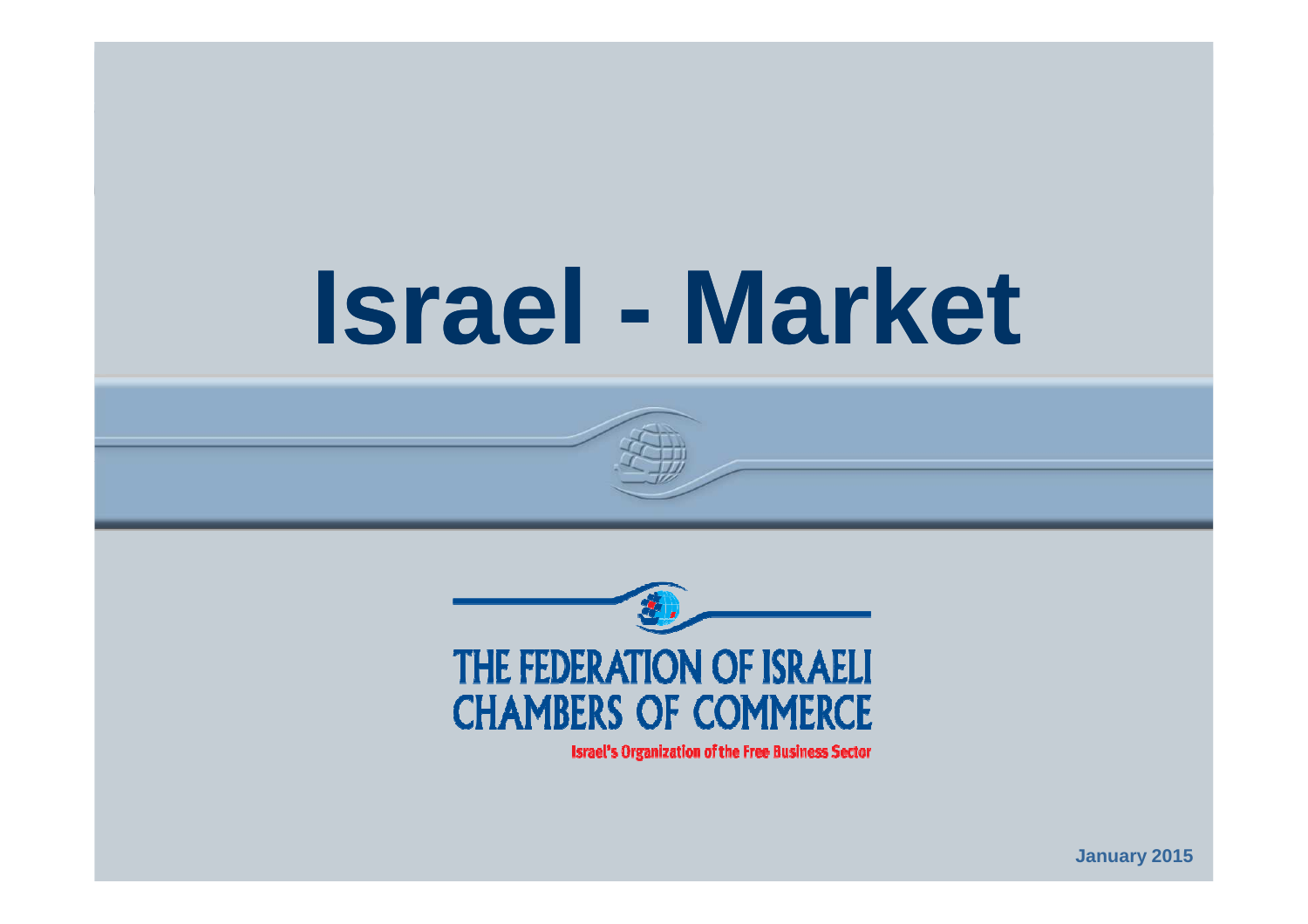# **The Israeli economy in the last decade**

|                                     | 2003     | 2013     | % change |
|-------------------------------------|----------|----------|----------|
| GDP(B\$)                            | 118      | 291      | 147%     |
| <b>Business Product (B\$)</b>       | 97       | 216      | 123%     |
| <b>Private Consumption</b><br>(B\$) | 73       | 164      | 125%     |
| <b>Product Per Capita</b><br>PPP)   | 22,000\$ | 36,167\$ | 64.4%    |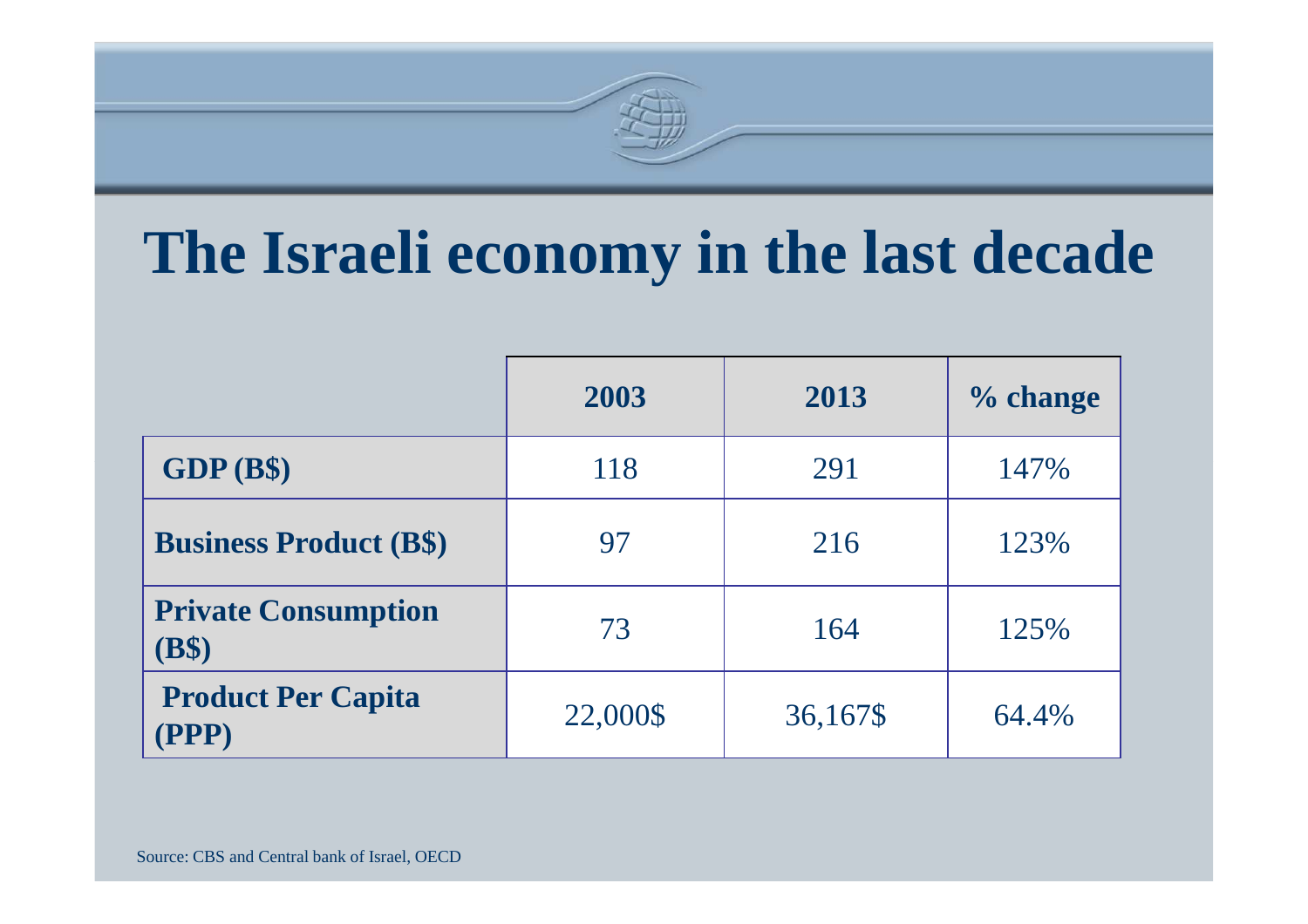

# **Sustaining the stability**

|                                                                   | 2010 | 2011      | 2012      | 2013 | 2014   |
|-------------------------------------------------------------------|------|-----------|-----------|------|--------|
| Inflation $(\% )$                                                 | 2.7  | 2.2       | 1.6       | 1.8  | $-0.2$ |
| <b>Interest Rate</b> (% end)                                      | 2.0  | 2.75      | 2.0       | 1.0  | 0.25   |
| <b>Exchange rate (end year)</b><br><b>New Israeli Shekel / \$</b> | 3.55 | 3.82      | 3.73      | 3.47 | 3.89   |
| New Israeli Shekel / $\in$                                        | 4.74 | 4.94      | 4.92      | 4.78 | 4.72   |
| <b>Unemployment rate</b>                                          | 6.6  | 6.8 $(*)$ | $6.9$ (*) | 6.2  | 5.6    |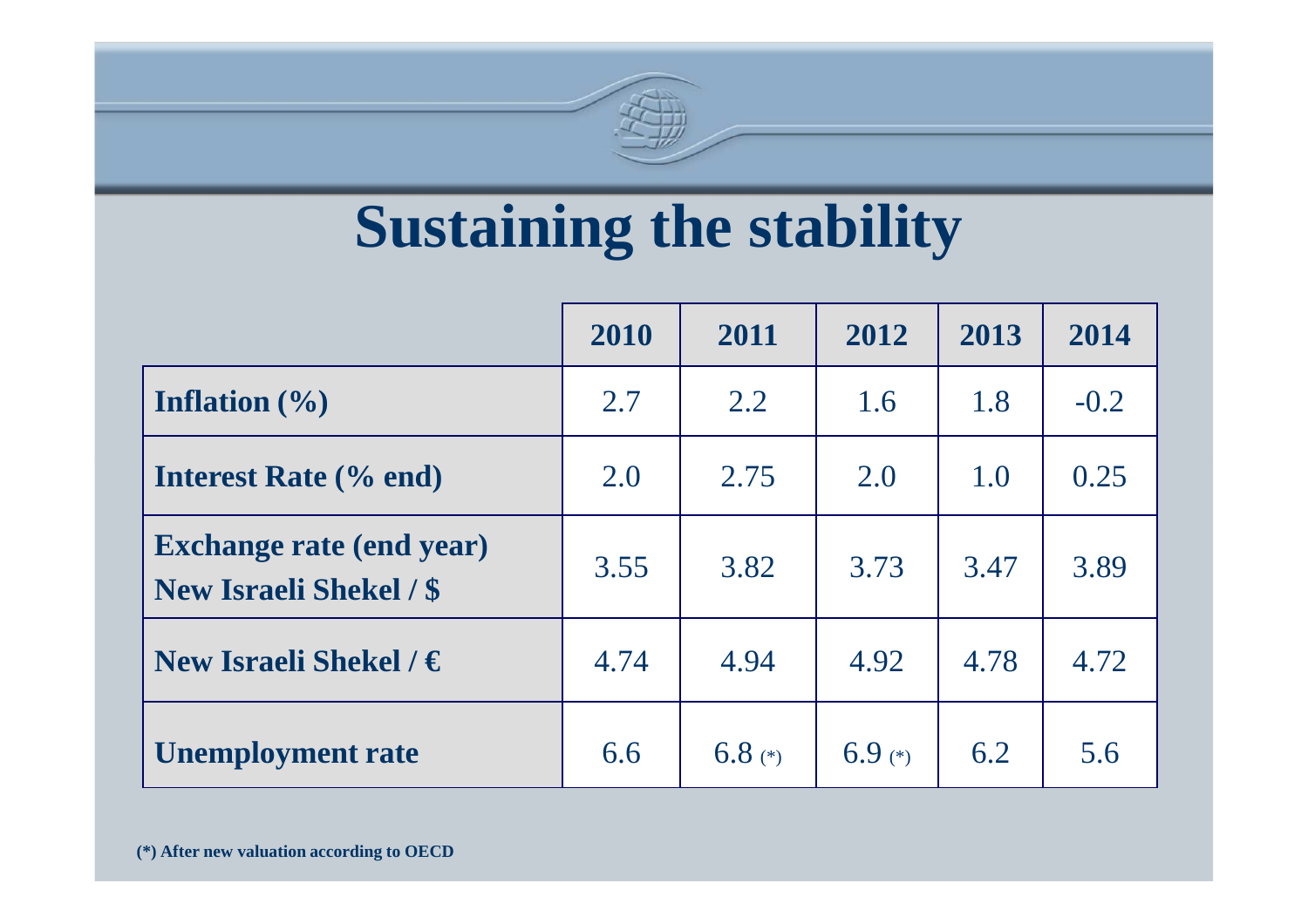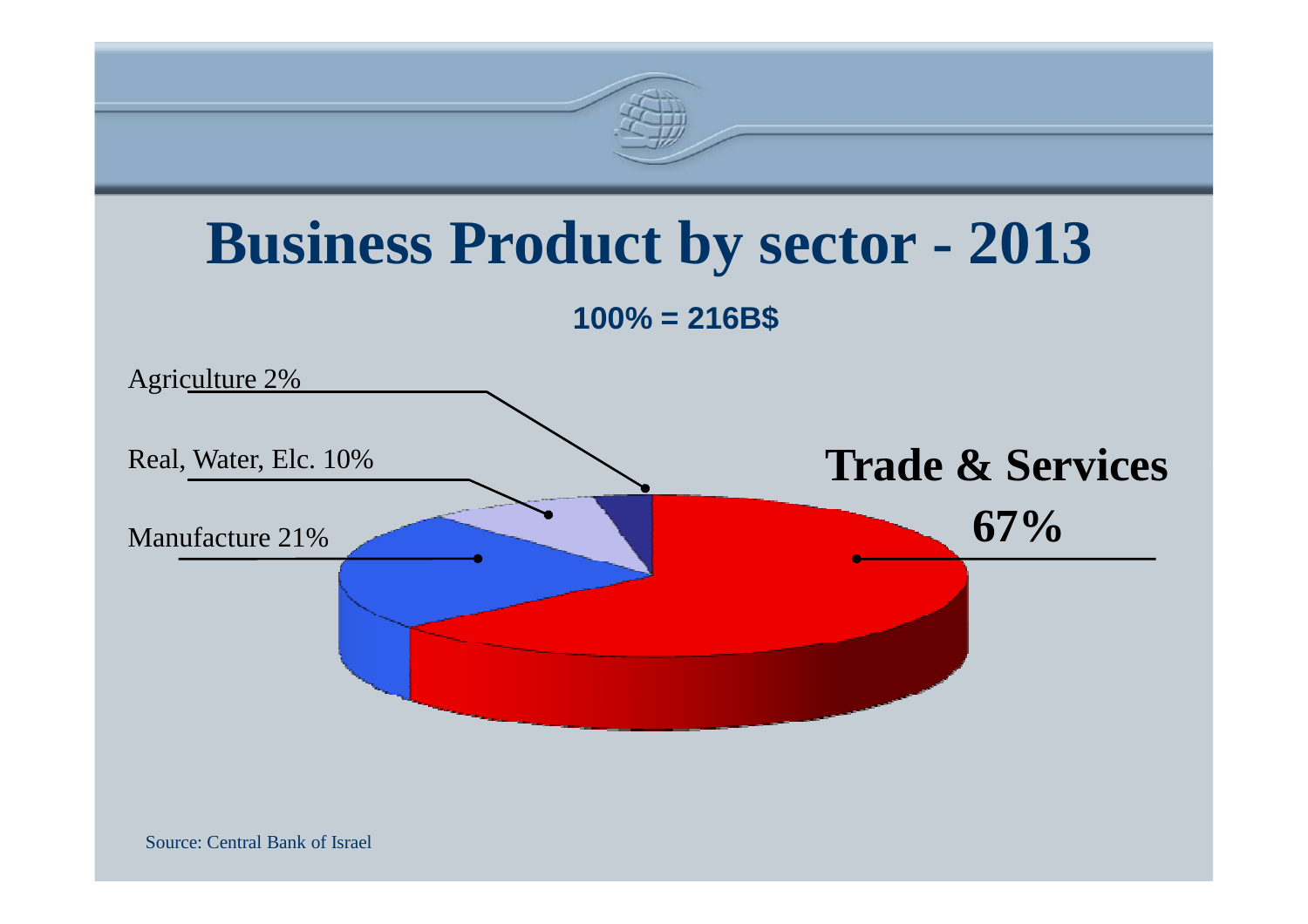

#### Import<sup>1</sup> of goods by Major Countries 2014 **100%=72.3B\$**



Source: Central bureau of statistics<sup>1</sup> Including Diamonds, excluding defense imports and imports from the Palestinian Authority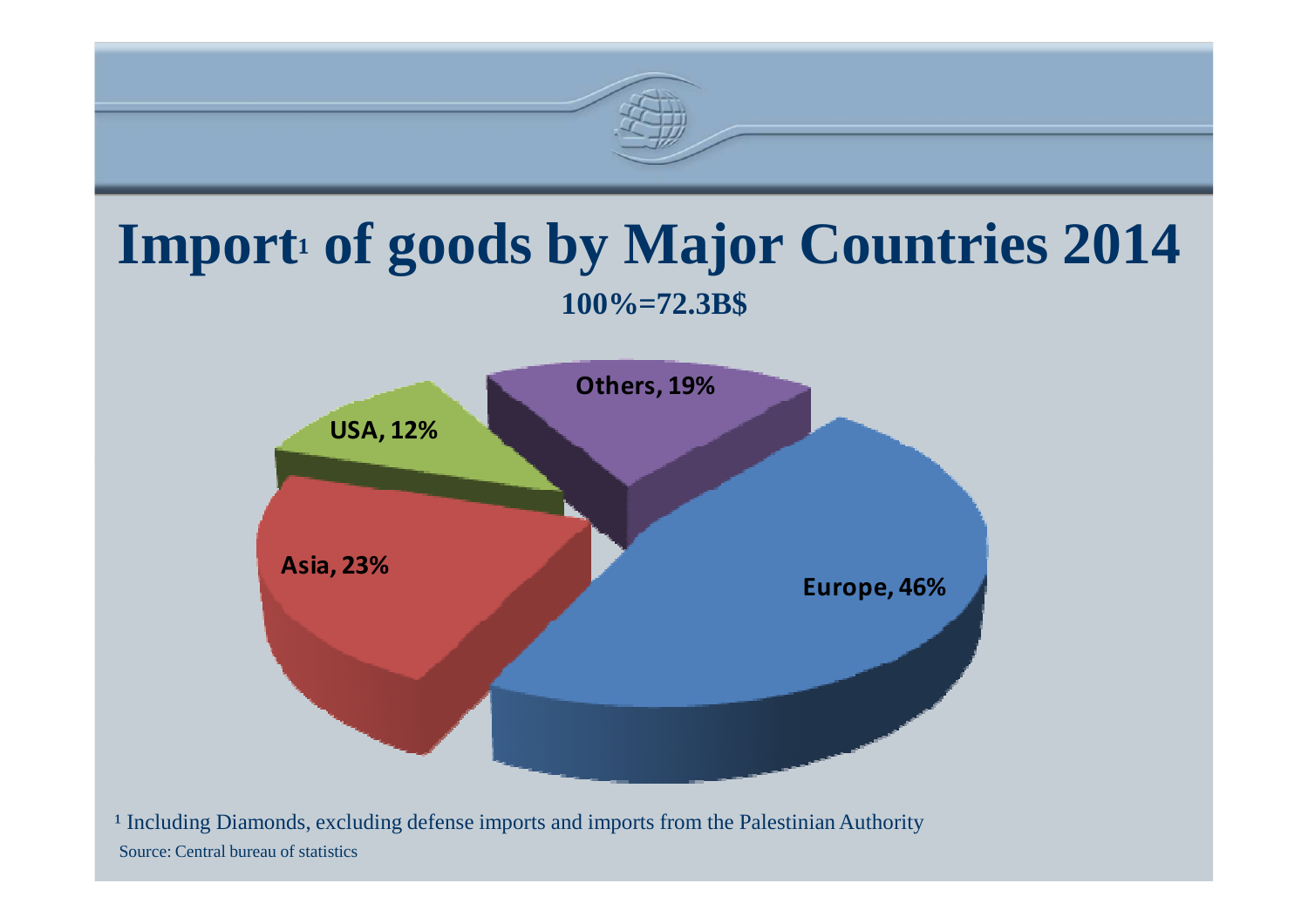

# **Export<sup>1</sup> of goods by Major Countries 2014**

**100%=69B\$**

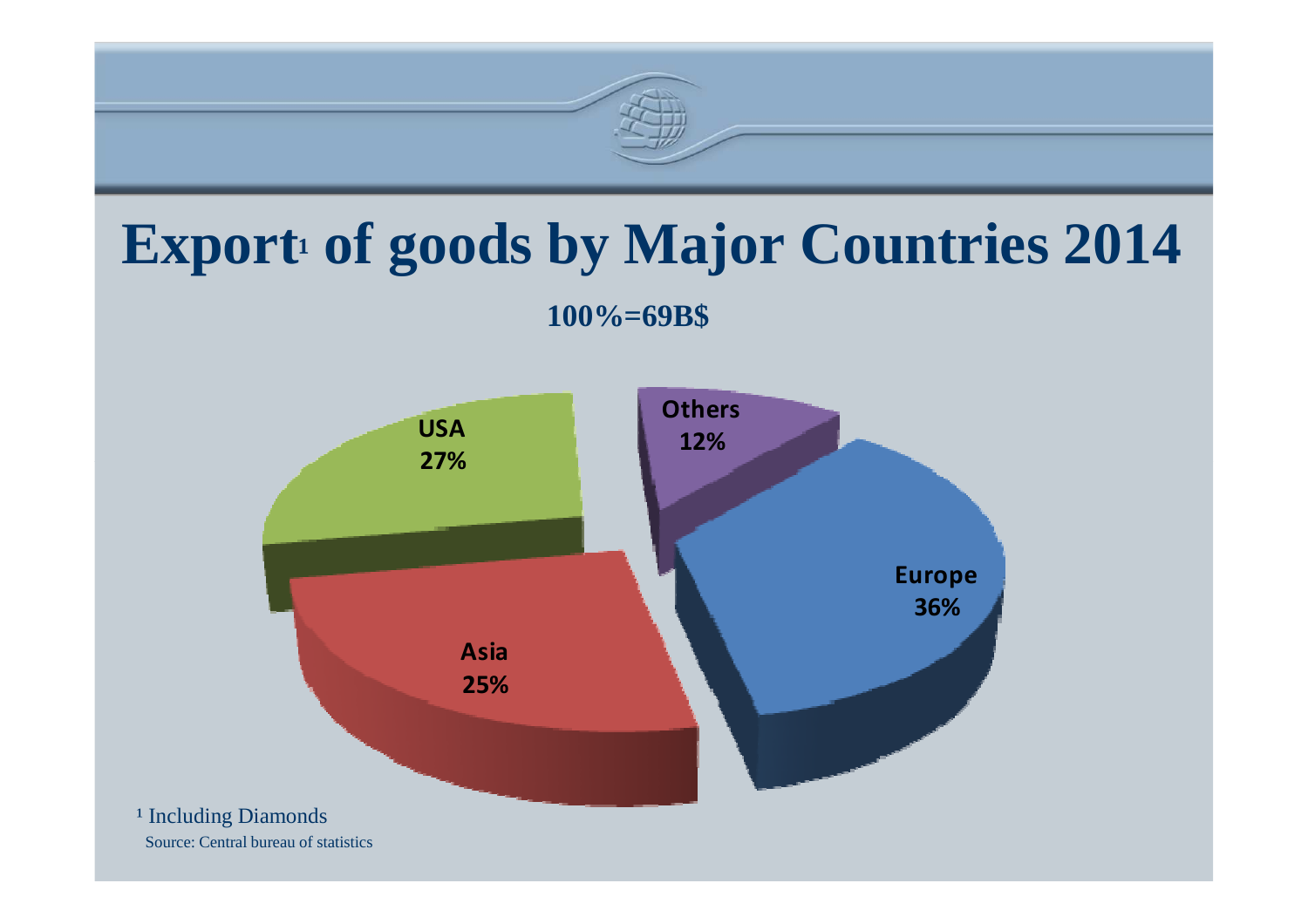

## **Consumer Price Indices – Food Israel and OECD 2000-2011**

Monitor consulting

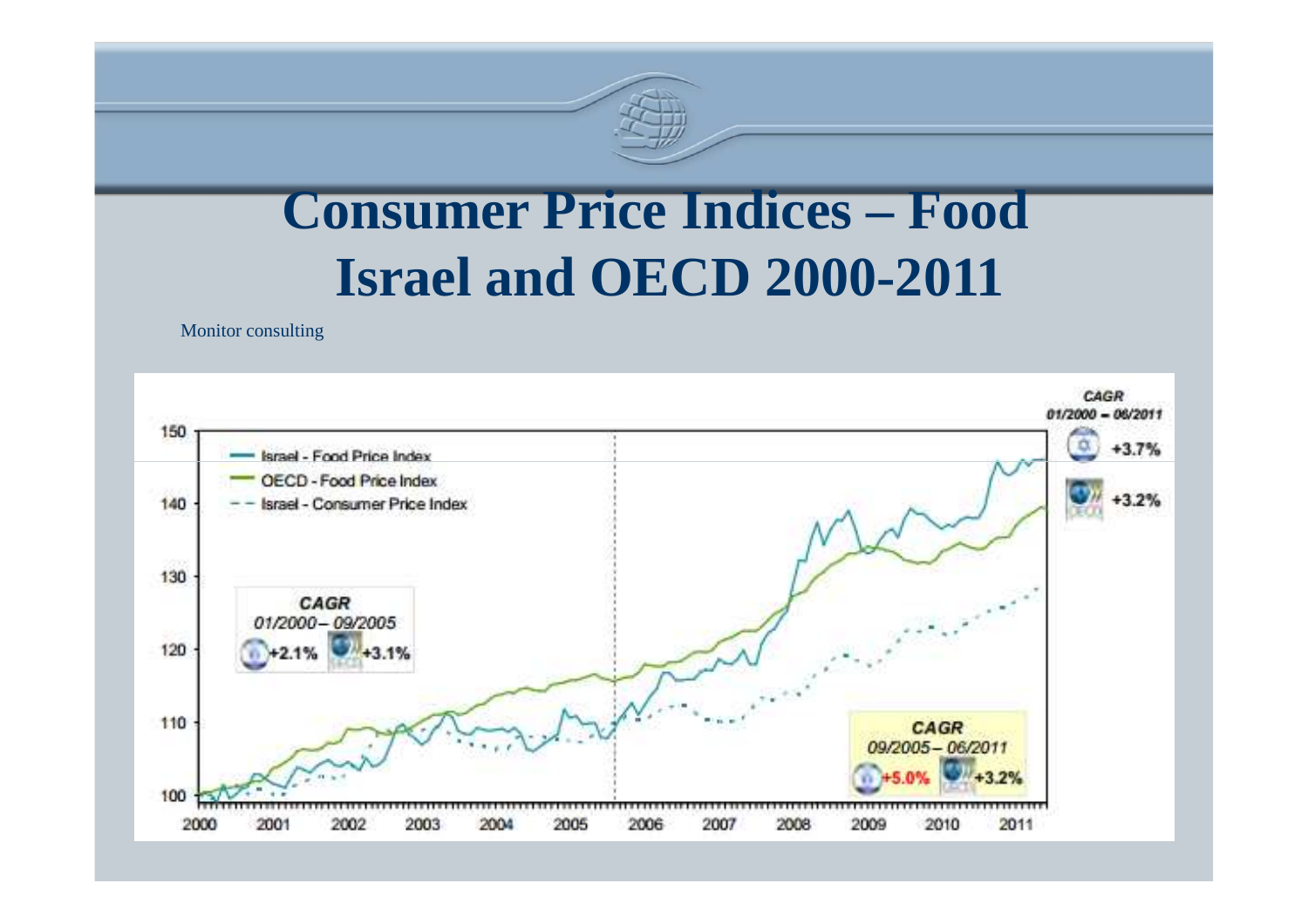

#### **Food imports per capita (\$US)**



Source: Monitor consulting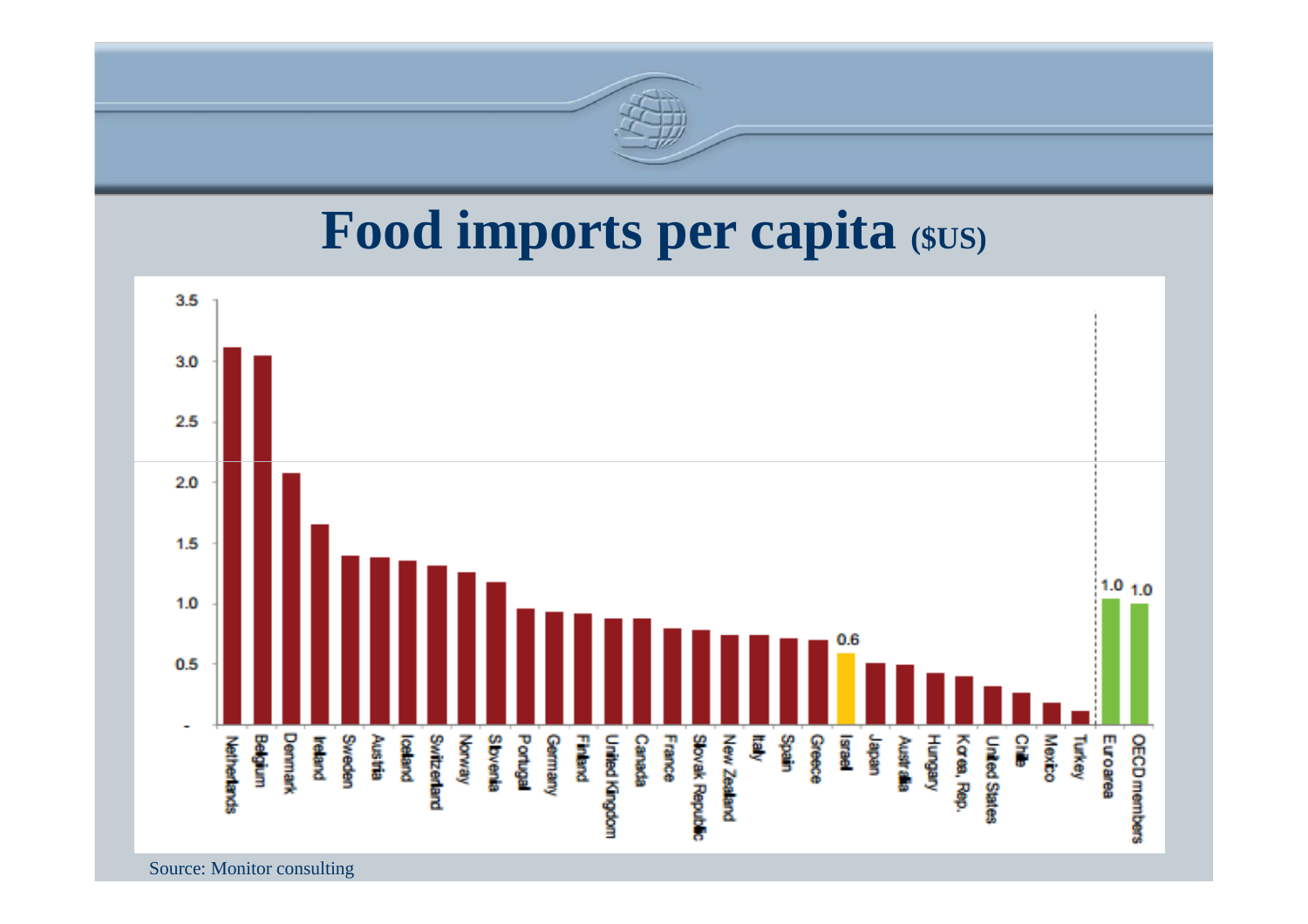

#### **Israel Food Trade 2010-2013 (Million USD)**

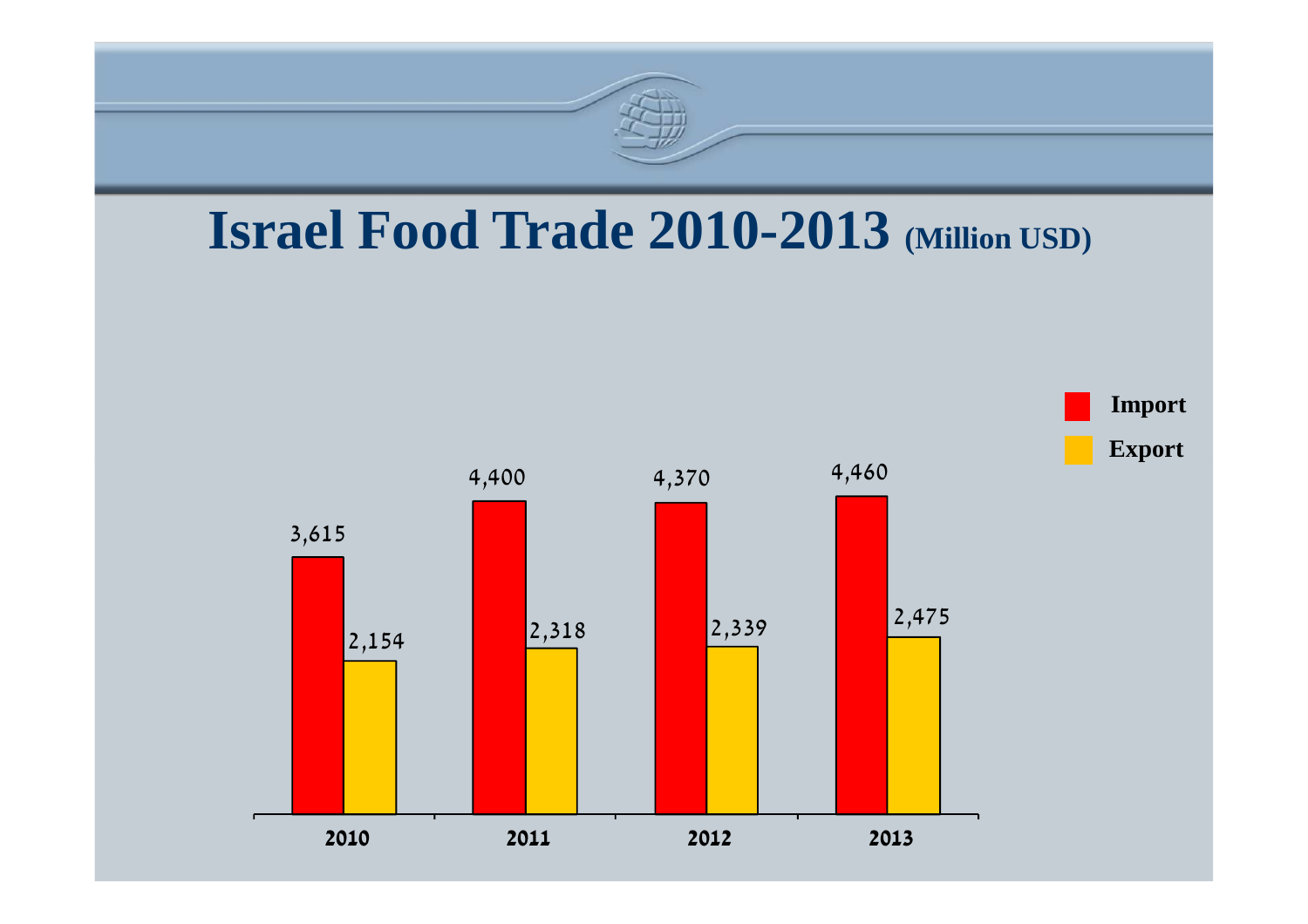### **Import of Raw Materials & Finished Products**

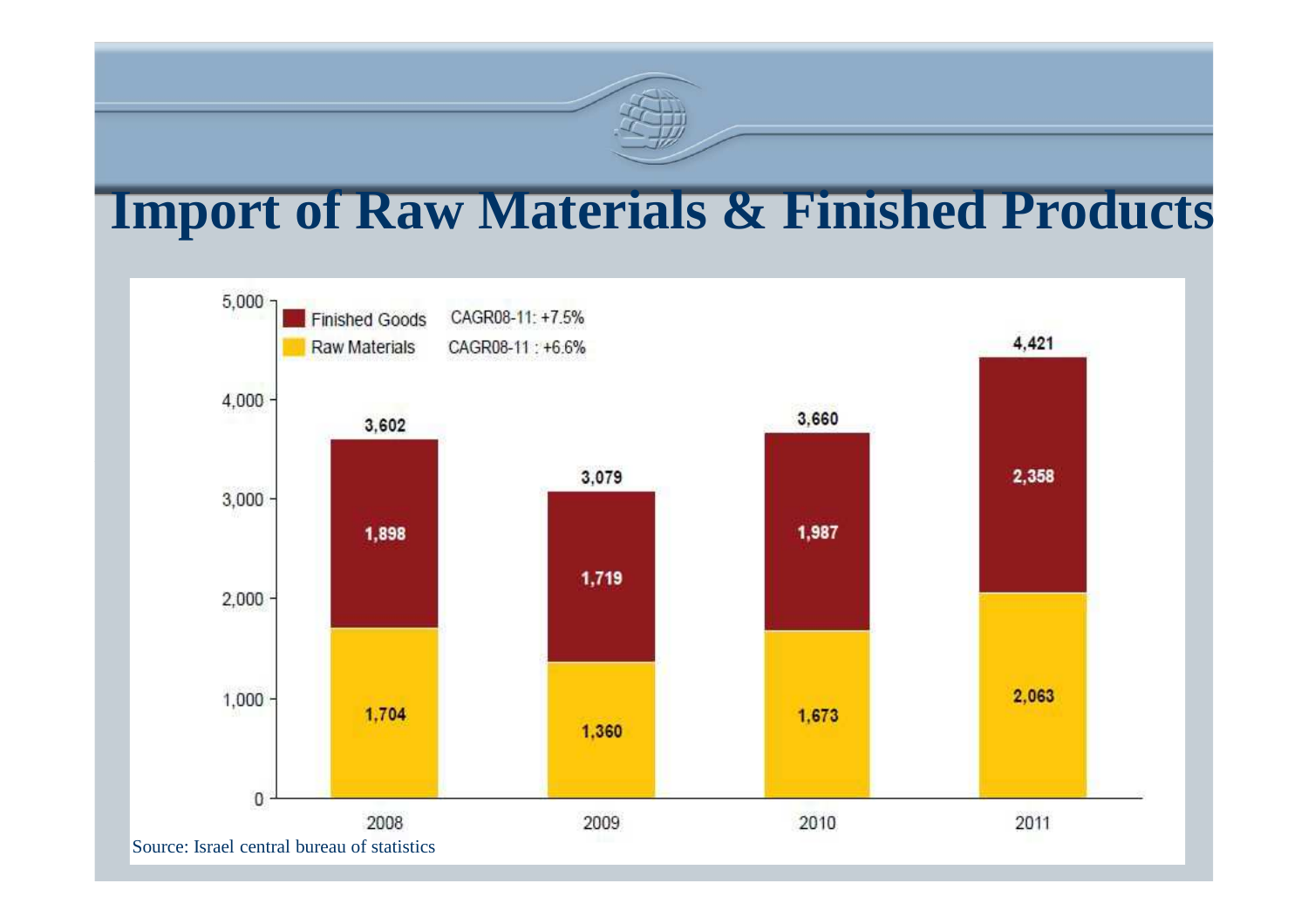

#### **Israel Food Trade 2011 – By category (Million USD)**



Source: Monitor consulting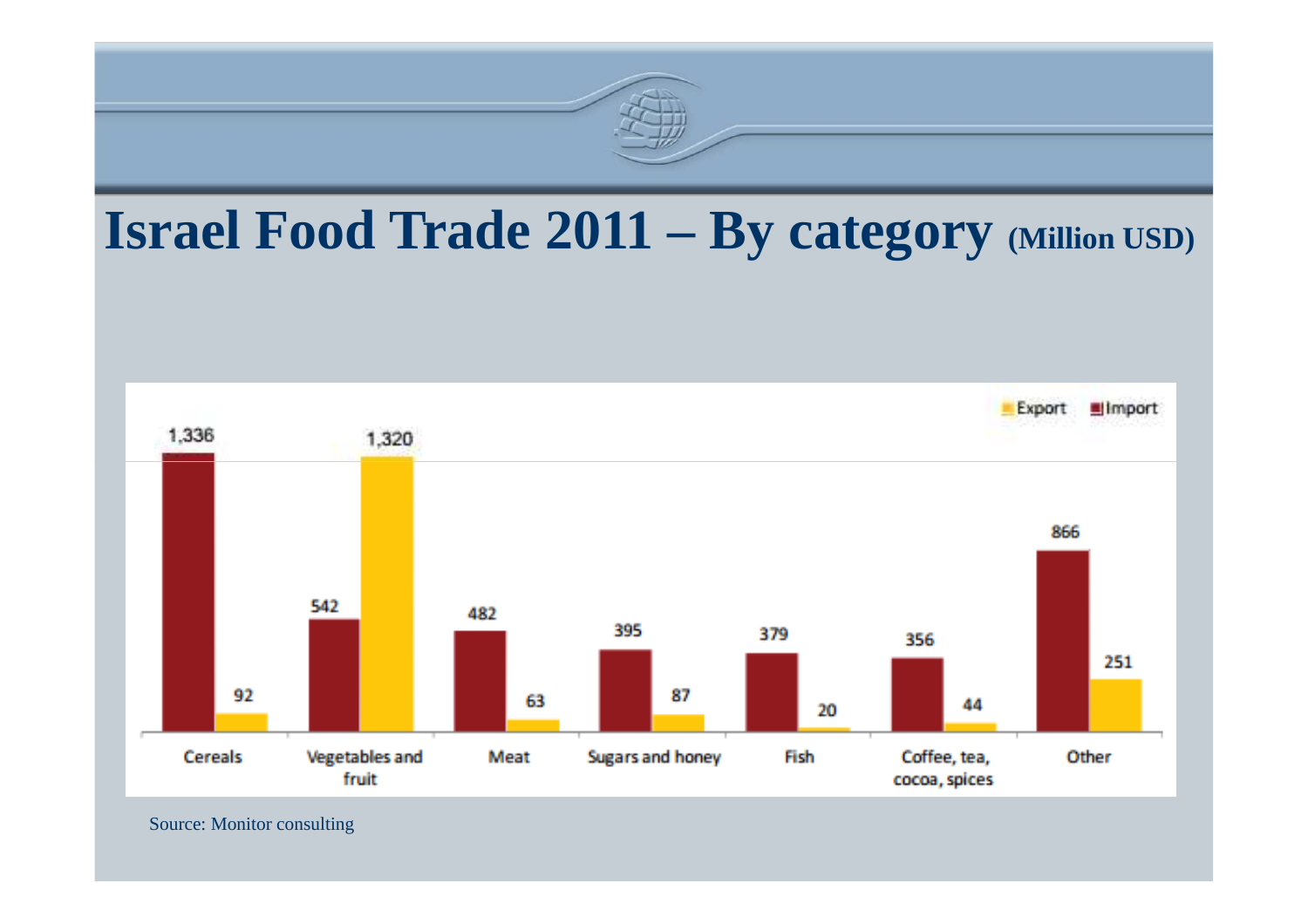

#### **Import by Category 2008-2011**

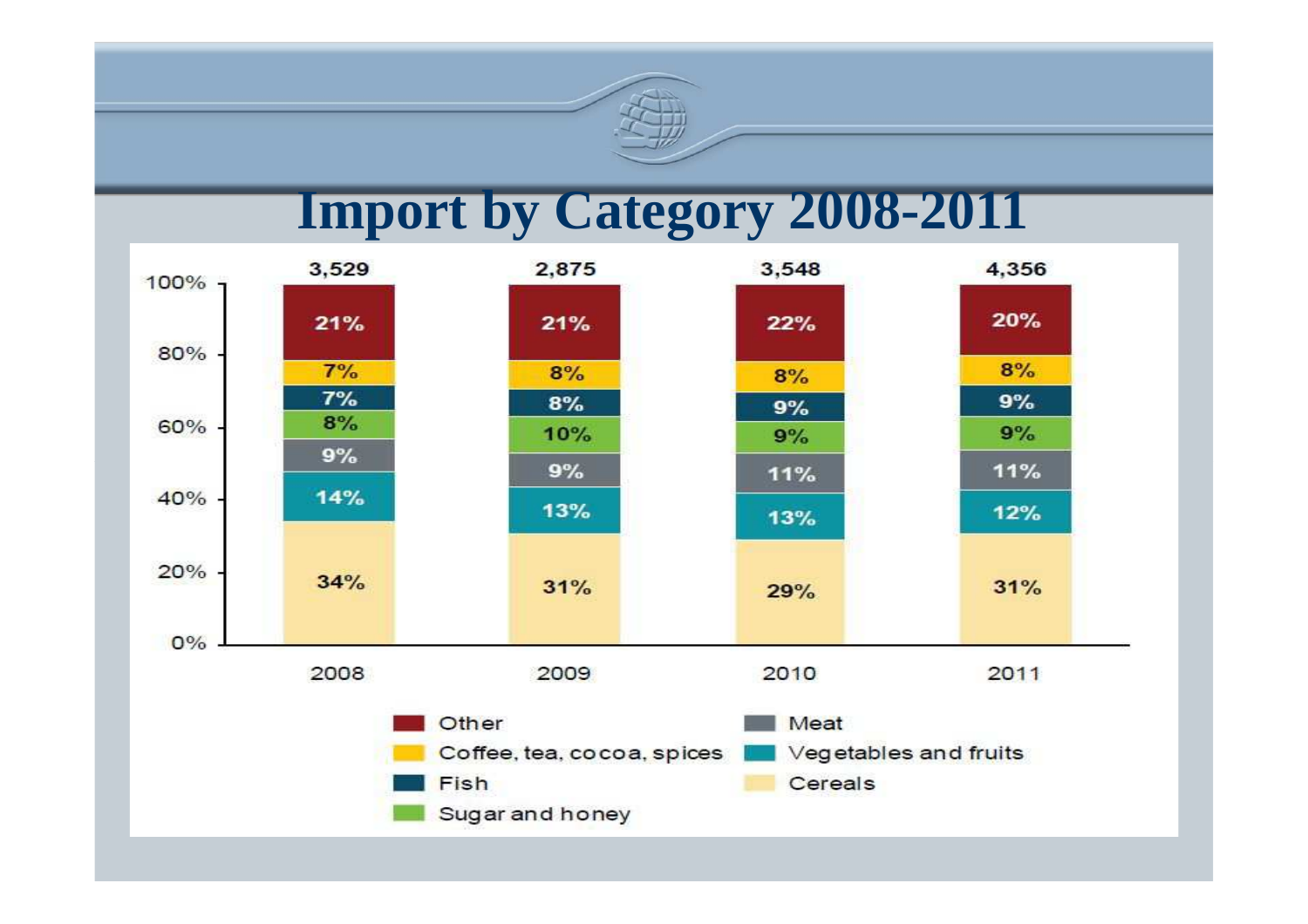

#### **Centralization level of food and beverages (2010)**

| Category                      | Istand | USA. | France | <b>UK</b> | <b>Finland</b> | Portugal | New Zealand |
|-------------------------------|--------|------|--------|-----------|----------------|----------|-------------|
| Dairy                         | 90%    | 27%  | 33%    | 15%       | 86%            | 40%      | 72%         |
| Bakery                        | 28%    | 22%  | 11%    | 23%       | 70%            | 16%      | 64%         |
| Carbonates.                   | 90%    | 85%  | 84%    | 75%       | 44%            | 70%      | 39%         |
| Savoury Snacks                | 56%    | 51%  | 42%    | 45%       | 28%            | 46%      | 69%         |
| Confectionery                 | 64%    | 61%  | 39%    | 70%       | 57%            | 39%      | 48%         |
| Frozen Processed Food         | 67%    | 27%  | 17%    | 25%       | 68%            | 32%      | 72%         |
| Sauces and Dressings          | 52%    | 28%  | 41%    | 39%       | 77%            | 35%      | 71%         |
| loe Cream                     | 79%    | 52%  | 57%    | 42%       | 25%            | 69%      | 49%         |
| <b>Dried Processed Food</b>   | 57%    | 27%  | 48%    | 39%       | 31%            | 28%      | 42%         |
| <b>Chilled Processed Food</b> | 40%    | 30%  | 20%    | 6%        | 84%            | 29%      | 78%         |
| Oils and Fats:                | 45%    | 34%  | 36%    | 54%       | 49%            | 52%      | 76%         |
| <b>Bottled Water</b>          | 71%    | 54%  | 68%    | 44%       | 80%            | 34%      | 64%         |
| Fruit/Vegetable Juice         | 79%    | 39%  | 40%    | 30%       | 47%            | 57%      | 57%         |
| Canned/Preserved Food         | 53%    | 30%  | 20%    | 42%       | 43%            | 25%      | 47%         |
| Coffee                        | 83%    | 35%  | 75%    | 67%       | 60%            | 75%      | 60%         |
| Spreads:                      | 54%    | 52%  | 57%    | 40%       | 42%            | 26%      | 73%         |
| Pasta                         | 69%    | 35%  | 55%    | 32%       | 41%            | 42%      | 45%         |
| Tea                           | B0%    | 51%  | 55%    | 58%       | 53%            | 53%      | 68%         |
| <b>Snack Bars</b>             | 75%    | 55%  | 50%    | 46%       | 73%            | 56%      | 77%         |
| Soup                          | 91%    | 64%  | 81%    | 58%       | 71%            | 72%      | 87%         |
| <b>Concentrates</b>           | 91%    | 74%  | 49%    | 55%       | 53%            | 76%      | 67%         |
| Noodles.                      | 57%    | 43%  | 54%    | 70%       | 56%            | 59%      | 88%         |

Source: Monitor consulting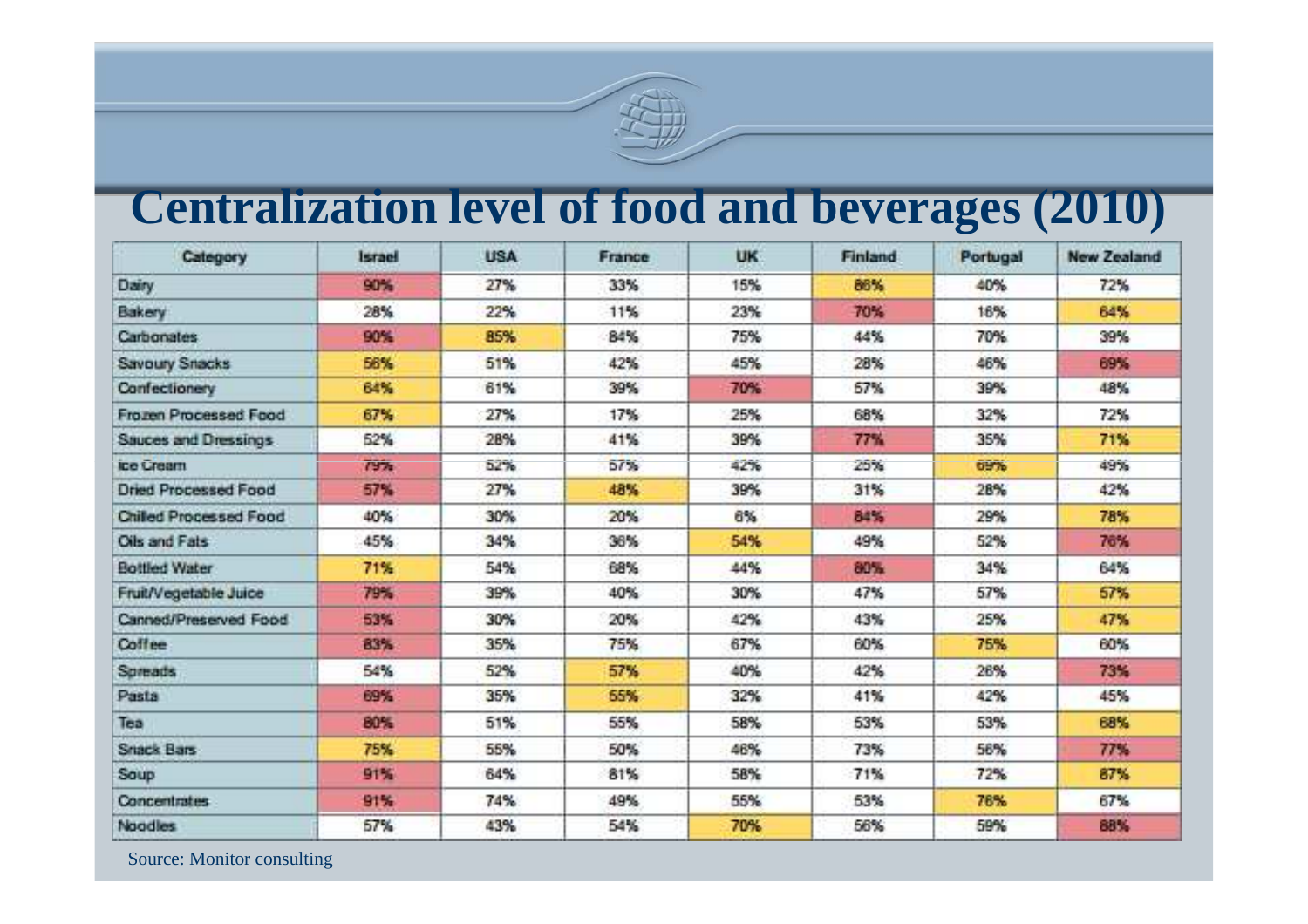### **Centralization level of food beverages (2010)**

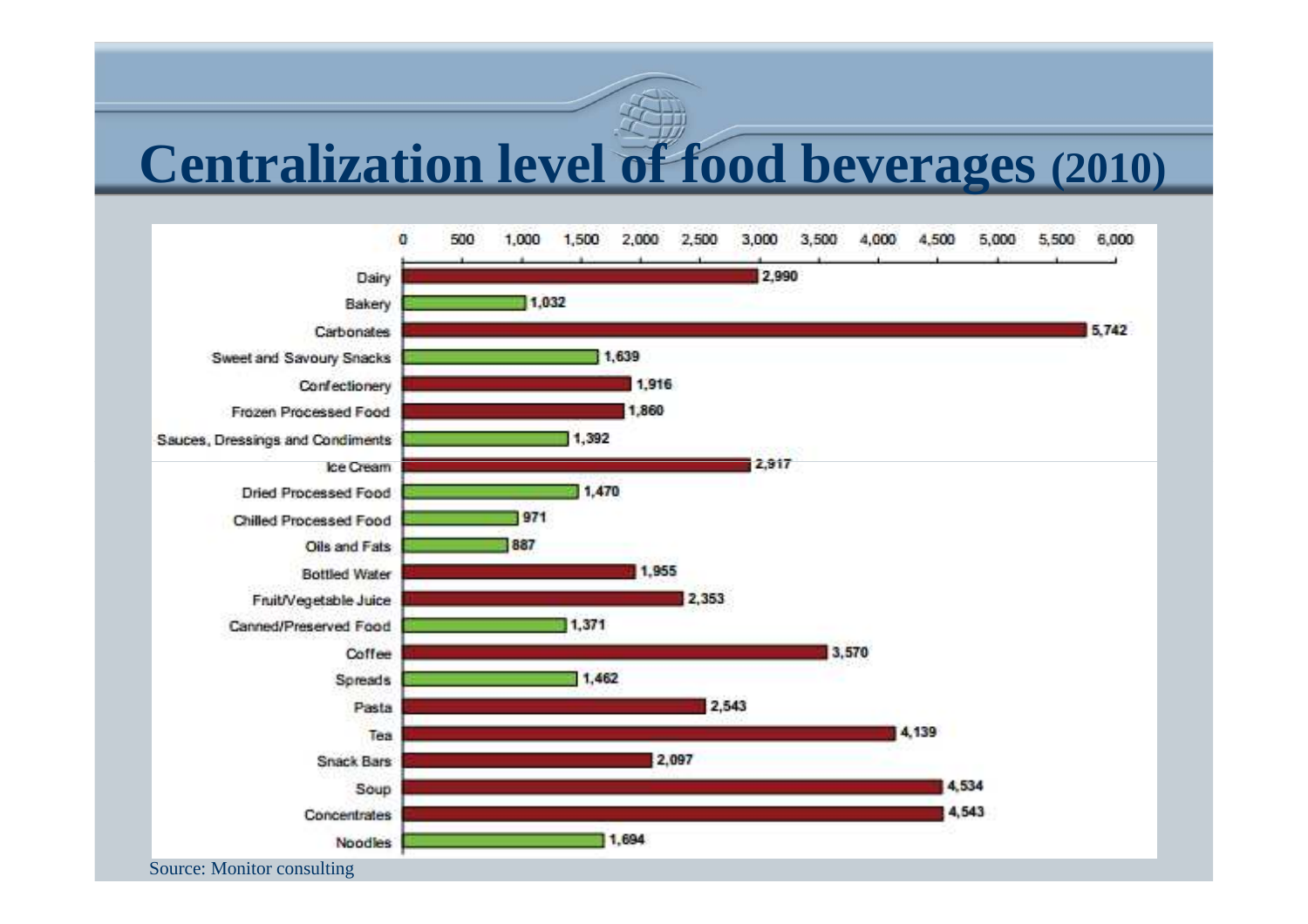

## **Breakdown of the competitive landscapein the food sector**

- The yearly total market size of the supermarkets is NIS 64.1 billion for 2014, an increase of 9.6% from 2010.
- A research shows that the average monthly revenues of retail food stores are at NIS 2,260 per square meter in 2014. whereas the revenues in 2010 were NIS 2,410 per square meter . A decrease of -6%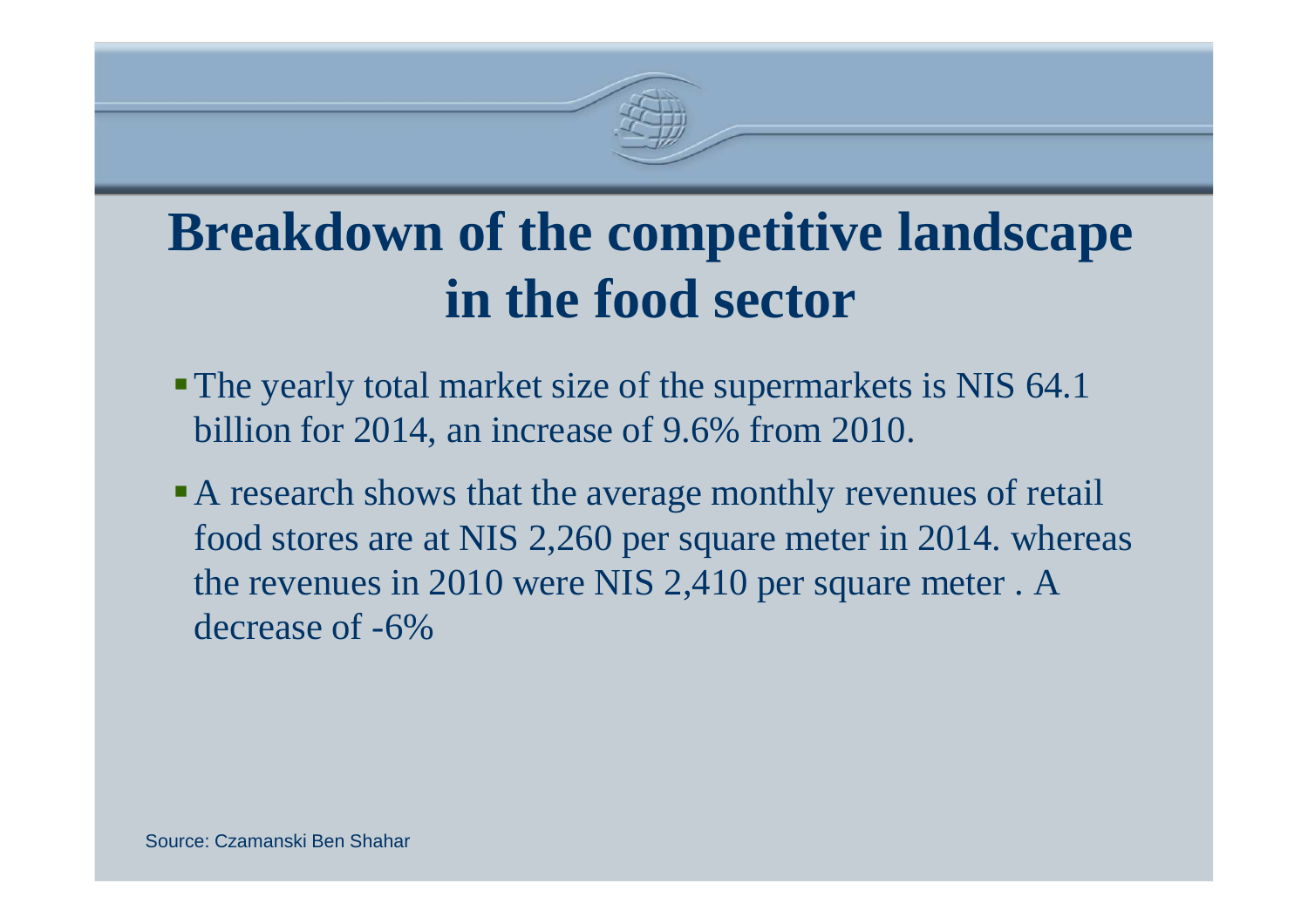# **Companies in the Food Sector**

|      | <b>Blue</b><br><b>Square</b> | <b>Supersol</b> | <b>Grocery</b><br><b>Chains</b> | <b>Private</b><br><b>Chains</b> |
|------|------------------------------|-----------------|---------------------------------|---------------------------------|
| 2010 | 14%                          | 21%             | 42%                             | 23%                             |
| 2011 | 13%                          | 20%             | 43%                             | 24%                             |
| 2012 | 12%                          | 20%             | 43%                             | 25%                             |
| 2013 | 11%                          | 19%             | 45%                             | 25%                             |
| 2014 | 9%                           | 18%             | 45%                             | 28%                             |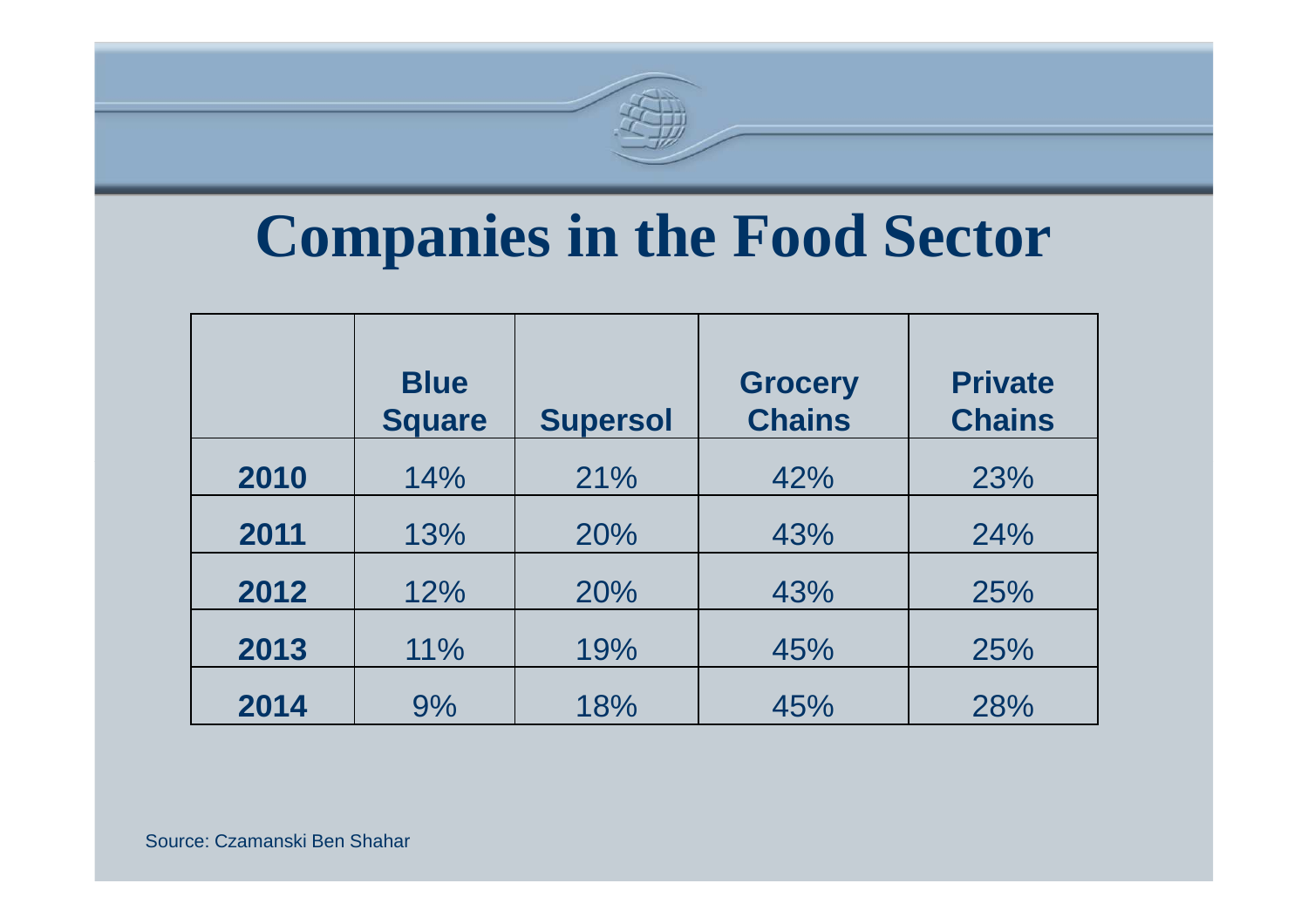

**2014** 

| • Beitan Wines/Kimat Hinam | 5.3%  |
|----------------------------|-------|
| · Rami Levi                | 5.2%  |
| • Hetsi Hinam              | 3%    |
| • Osher Ad                 | 2.4%  |
| • Yohannof                 | 2.1%  |
| • Other private chains     | 10.2% |